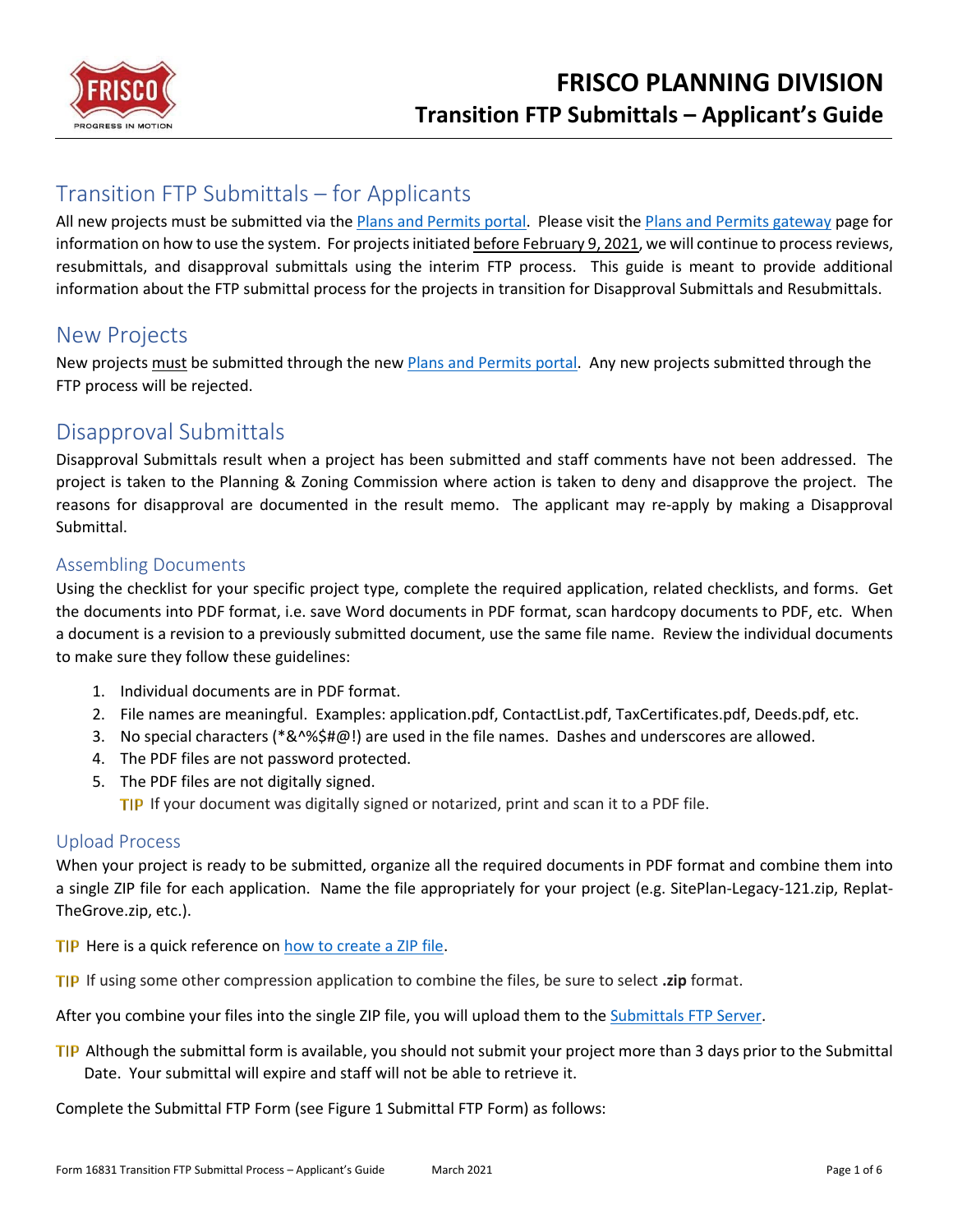

- **From:** Enter the Email address of the individual responsible for the submittal.
	- **TIP** Please make sure your email address is correct so staff will be able to contact you.
- **Submittal Project Name:** Enter an appropriate name for your project, including the project number of the disapproved project.
- **Application Type:** Choose the appropriate application type from the drop-down list box.
- **Disapproval Submittal:** Since this is a follow up to a Disapproval, select **Yes** from the drop-down list box.
- **Phone Number:** Enter the Phone Number of the individual responsible for the submittal.
- **Submittal Acknowledgement:** Select **Yes** to acknowledge that the project is submitted as a new project.
- **Message:** Please include a description of your project. Please include the project number of the Disapproved project and any helpful information to connect to that project.
- **Documents 1:** use the **Choose File** button to locate and select the ZIP file to submit for your project.
- **SendThisFile:** Click this button to submit your file.

|                                            | All files submitted will be part of the August 17, 2020 Submittal. |   |                 |
|--------------------------------------------|--------------------------------------------------------------------|---|-----------------|
| From                                       |                                                                    |   | (email address) |
|                                            | Recipient Planningsubmittal@friscotexas.gov                        |   |                 |
| Submittal<br>Project<br>Name               |                                                                    |   |                 |
|                                            | Annexation<br>Application Type                                     | v |                 |
| Disapproval Submittal                      | $No \sim$                                                          |   |                 |
|                                            | Phone Number                                                       |   |                 |
| Submittal Acknowledgement No ∨             |                                                                    |   |                 |
| Message                                    |                                                                    |   |                 |
|                                            |                                                                    |   |                 |
| Secure transfer                            | 128-bit TLS                                                        |   |                 |
| Secure storage<br>$\sim$                   | 256-bit AES                                                        |   |                 |
| Download notice First download only $\vee$ |                                                                    |   |                 |
| documents 1                                | Choose File   No file chosen                                       |   |                 |

*Figure 1* Submittal FTP Form

<span id="page-1-0"></span>Once you have submitted your project file, you will receive a notification from files@sendthisfile.com. Do not use this email address for communications as there will be no response.

TIP If you do not see this notification, check your spam or bulk email folder.

Your Disapproval Submittal will be processed on the Submittal date specified in the header of the form. Our team will review the application for completeness and send notification of whether the application is accepted or rejected.

• If your application is accepted: You will receive a notification of the assigned project number and you must pay the required fees by noon of the following day.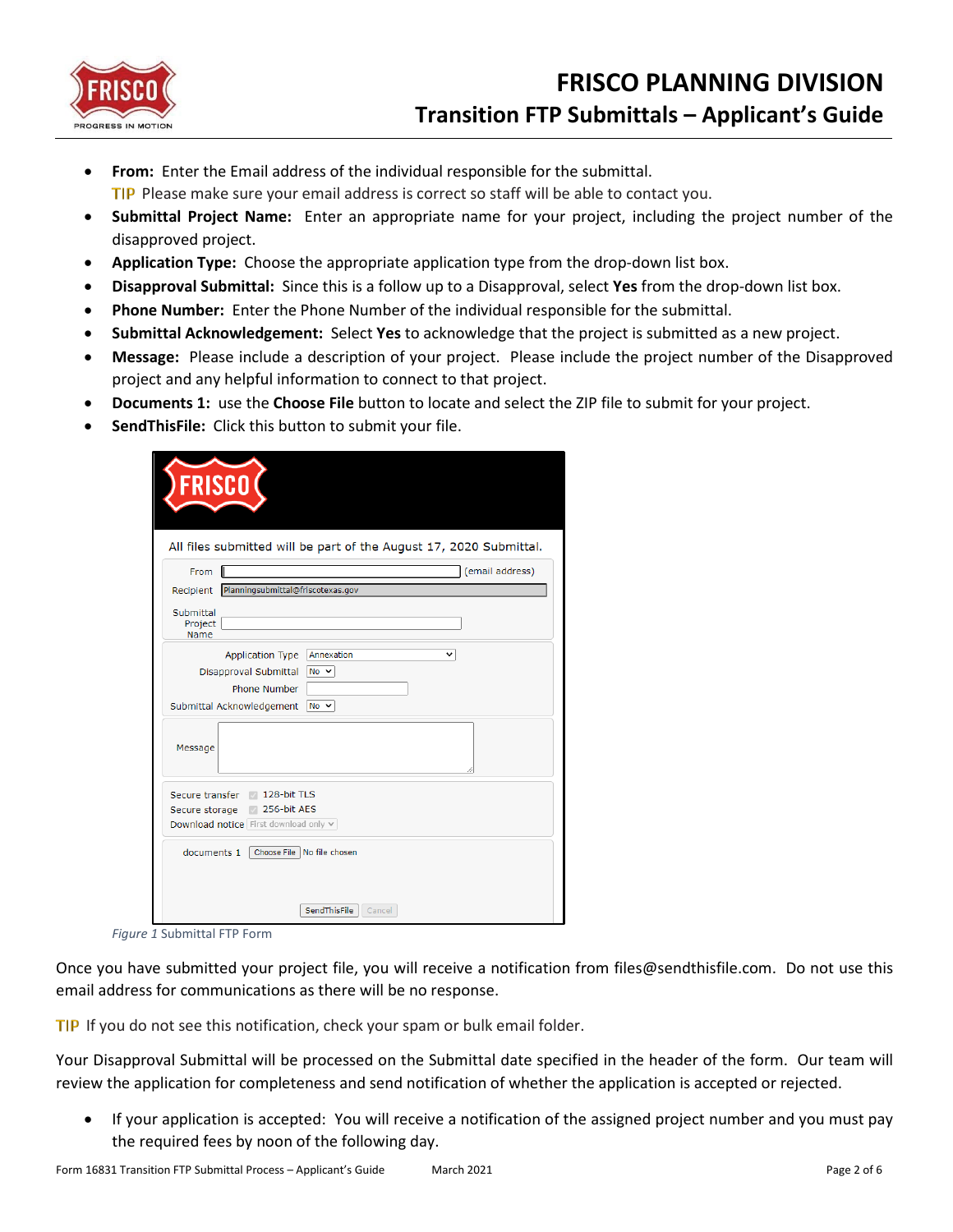

If the application is rejected: You will receive a rejection notification with a list of issues with the application.

### Resubmittals

Resubmittals are a result of updates made in response to staff comments. The steps are generally the same as those used for new projects.

#### Assembling Documents

Using the staff comments document and correspondence, gather revised documents and your Comment Response Letter. Get the documents into PDF format, i.e. save Word documents in PDF format, scan hardcopy documents to PDF, etc. Review the individual documents to make sure the follow guidelines listed in the New Projects section.

#### Resubmittal Process

When your documents are ready to be resubmitted, organize the documents in PDF format and combine them into a single ZIP file. Name the file appropriately for your project.

After you combine your files into the single ZIP file, you will upload them to the [Resubmittals FTP Server.](https://www3.sendthisfile.com/sendthisfile/custom.jsp?sendthisfilecode=Ie6n6i01cTDhtNeqi3qoswHg&balance=9414)

TIP Although the Resubmittal form is available, you should not submit your project more than 3 days prior to the Resubmittal Date. Your resubmittal will expire and staff will not be able to retrieve it.

Complete the **Resubmittal FTP Form** (see Figure 2 *[Resubmittal FTP Form](#page-2-0)*) as follows:

| <b>FRISCO</b>                                                      |
|--------------------------------------------------------------------|
| All files submitted will be part of the July 14, 2020 Resubmittal. |
| (email address)<br>From                                            |
| Planningsubmittal@friscotexas.gov<br>Recipient                     |
| Resubmittal<br>Project<br>Number                                   |
| Annexation<br>Application Type<br>◡                                |
| Phone Number                                                       |
| Enter information for the<br>project being<br>resubmitted          |
| 128-bit TLS<br>Secure transfer                                     |
| 256-bit AES<br>Secure storage<br>M                                 |
| Download notice First download only v                              |
| File 1<br>Choose File<br>No file chosen                            |
|                                                                    |
| SendThisFile<br>Cancel                                             |

<span id="page-2-0"></span>*Figure 2* Resubmittal FTP Form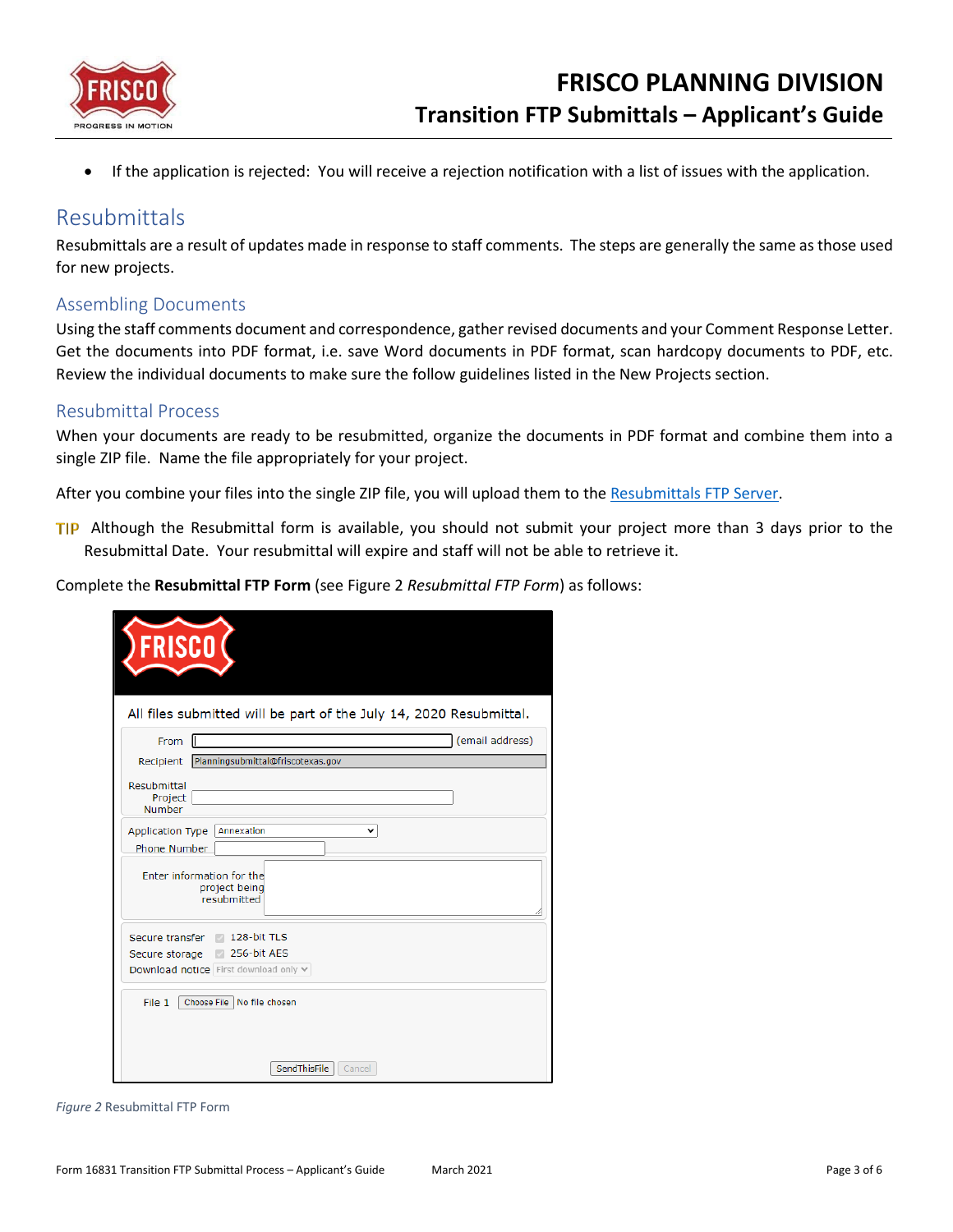

- **From:** Enter the Email address of the individual responsible for the submittal.
	- **TIP** Please make sure your email address is correct so staff will be able to contact you.
- **Resubmittal Project Number:** Enter the project number assigned when the project was initially submitted and accepted. Examples: RP20-0000, CS19-0000, SP20-0000
- **Application Type:** Choose the appropriate application type from the drop-down list box.
- **Phone Number:** Enter the Phone Number of the individual responsible for the submittal.
- **Enter information…:** Please provide any additional information that will help staff process the resubmitted documents.
- **File 1:** use the **Choose File** button to locate and select the ZIP file to resubmit for your project.
- **SendThisFile:** Click this button to send your file.

## Payment of Fees

For accepted projects, you will receive notice of the Project Number that can be used to pay fees via [eTRAKiT.](https://etrakit.friscotexas.gov/etrakit/) You will need to set up an account to access your projects. Payment of fees must be made by noon on Tuesday after submittal. Online payments made through eTRAKiT will incur a 2% service fee. **Failure to pay** the full fee including service fee by the deadline will result in the project being rejected. Please contact us at 972-292-5305 for questions regarding payment of fees.

- 1. To pay project fees online, go to [eTRAKiT,](https://etrakit.friscotexas.gov/etrakit/) the self-service portal at [https://etrakit.friscotexas.gov/etrakit/.](https://etrakit.friscotexas.gov/etrakit/)
- 2. Before setting up an account or logging in, click the "down arrow" to change **Contractor** to **Public**. Then click on **Setup an Account** to enter your user information (name, address, username, password) or **LOGIN** to access your account.



TIP Make a note of your chosen Log-In Name and Password to use for future activity.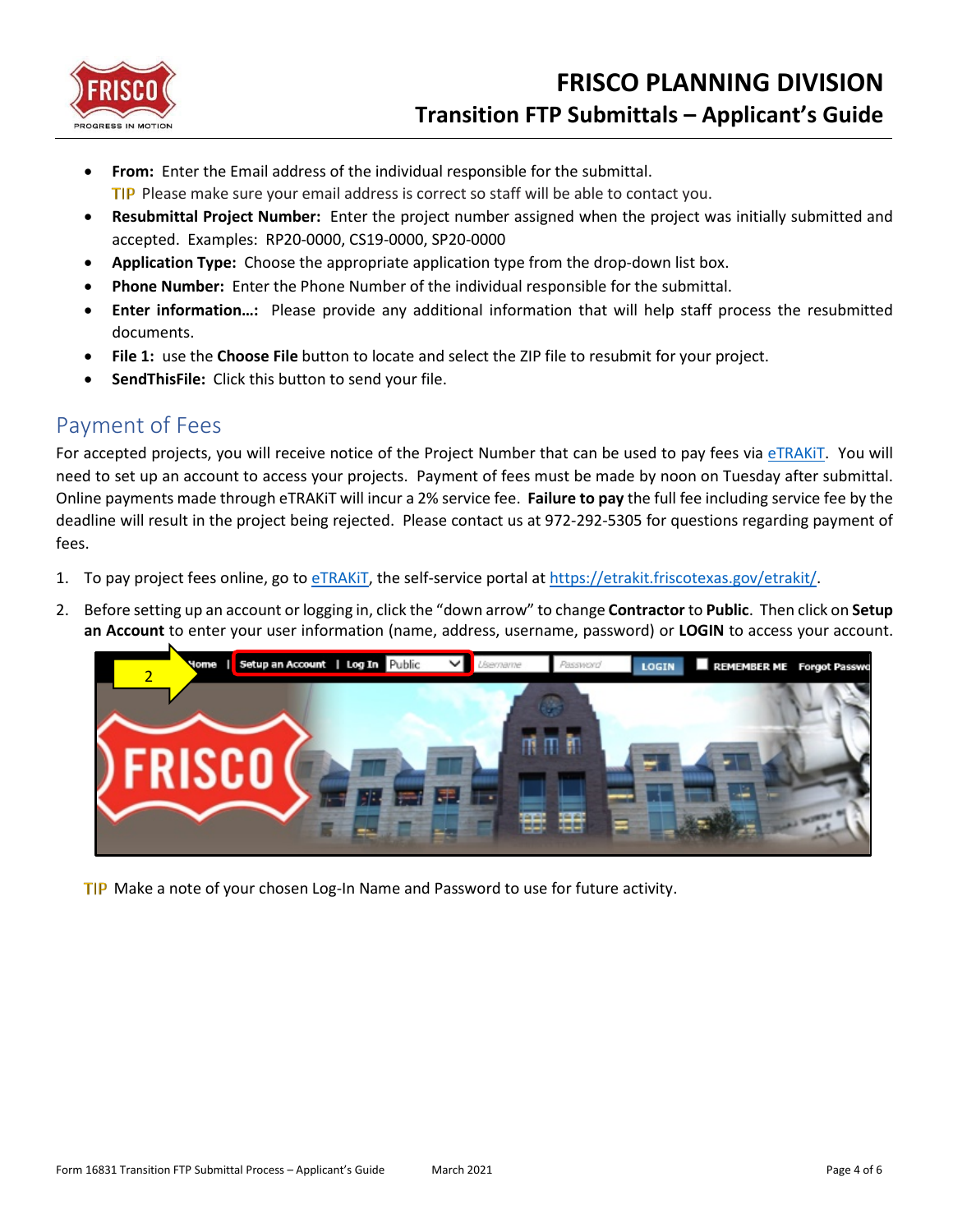

3. Under **Projects**, select **Search**.

| <b>HOME</b>                                                                | DASHBOARD   VIEW/EDIT PROFILE   VIEW CART   LOG OUT<br><b>LOGGED IN AS: OTHER USER</b>                                                  |                                               |
|----------------------------------------------------------------------------|-----------------------------------------------------------------------------------------------------------------------------------------|-----------------------------------------------|
| <b>FRISCO</b>                                                              | 而前<br>m<br>₩                                                                                                                            |                                               |
|                                                                            | New: All Building Inspection Permits shall be submitted through our online FTP server. Visit<br>Plans and Permits for more information. |                                               |
|                                                                            | Please submit Irrigation and ROW permits through this page.                                                                             |                                               |
| Permits<br>Apply / New Permit Pay Fees<br>▶ Search Permit<br>▶ View on Map | Projects<br>3<br>> Search<br>w on Map                                                                                                   | Contractor<br>▶ Search Contractors ▶ Pay Fees |

4. Enter the Project Number in the **Search** field (i.e. SP##-#####, OS##-####, RP##-####) and click on **Search**.

|                                           | $\overline{A}$                  |
|-------------------------------------------|---------------------------------|
| <b>Project Search</b>                     |                                 |
| Contains<br>PROJECT NO<br>Search By:<br>v | $\mathbf{v}$ .<br><b>SEARCH</b> |

TIP Other search options are available by choosing the drop-down lists for field name (e.g. Project No, Applicant Name) and type of search (e.g. Contains, Equals, Begins with).

- 5. Select your Project from the **Search Results**.
- 6. Click on the **Fees** tab.

| <b>Search Results</b> | <b>Project #SP20-0000</b><br>6                                  |                    |                  |
|-----------------------|-----------------------------------------------------------------|--------------------|------------------|
|                       |                                                                 |                    |                  |
|                       | Project Info<br>Site Info<br><b>Fees \$0.00</b><br>Contacts (3) | <b>Inspections</b> | Conditions ▶     |
| <b>Search Results</b> | <b>Description</b>                                              | <b>Amount</b>      | <b>Paid Date</b> |
| <b>PROJECT NO</b>     | SITE PLAN FEE                                                   | \$300.00           | 8/18/2020        |

7. Click on **Pay All Fees**.